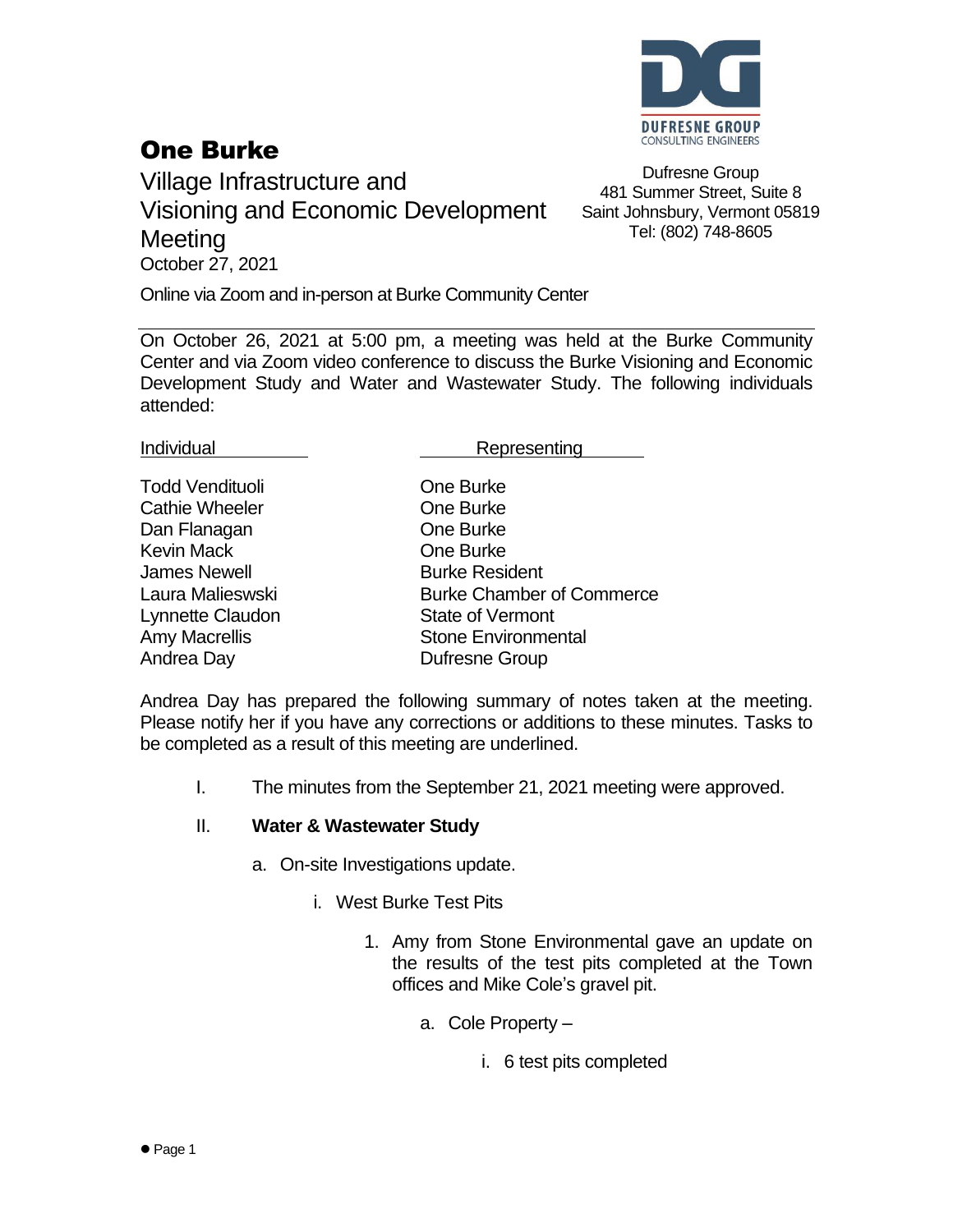- ii. Gravelly material, under gravel coarse to fine sand, some wetness at south end of site, some evidence of past use as gravel pit (one test pit showed an old burn pile, a second appeared to have been a stone dump area). No limiting features found. Deepest pit excavated to 15 feet.
- iii. Useable space potentially limited by wells in the area.
- b. Town offices site
	- i. 2 test pits completed
	- ii. Similar conditions to gravel pit with gravelly material and sand. No limiting features found.
	- iii. Useable space potentially limited by a nearby surface water and wells in the area.
- c. Next steps
	- i. Determine locations of limiting features and setback requirements
	- ii. Determine site capacity
- 2. Town Garage site
	- a. Funding in place, moving forward to investigate potential Town garage site (Gingue property) at south end of Town for wastewater disposal.
	- b. No archaeological concerns identified
	- c. Town volunteered to provide excavation using the backhoe.
		- i. Andrea to verify depth backhoe can excavate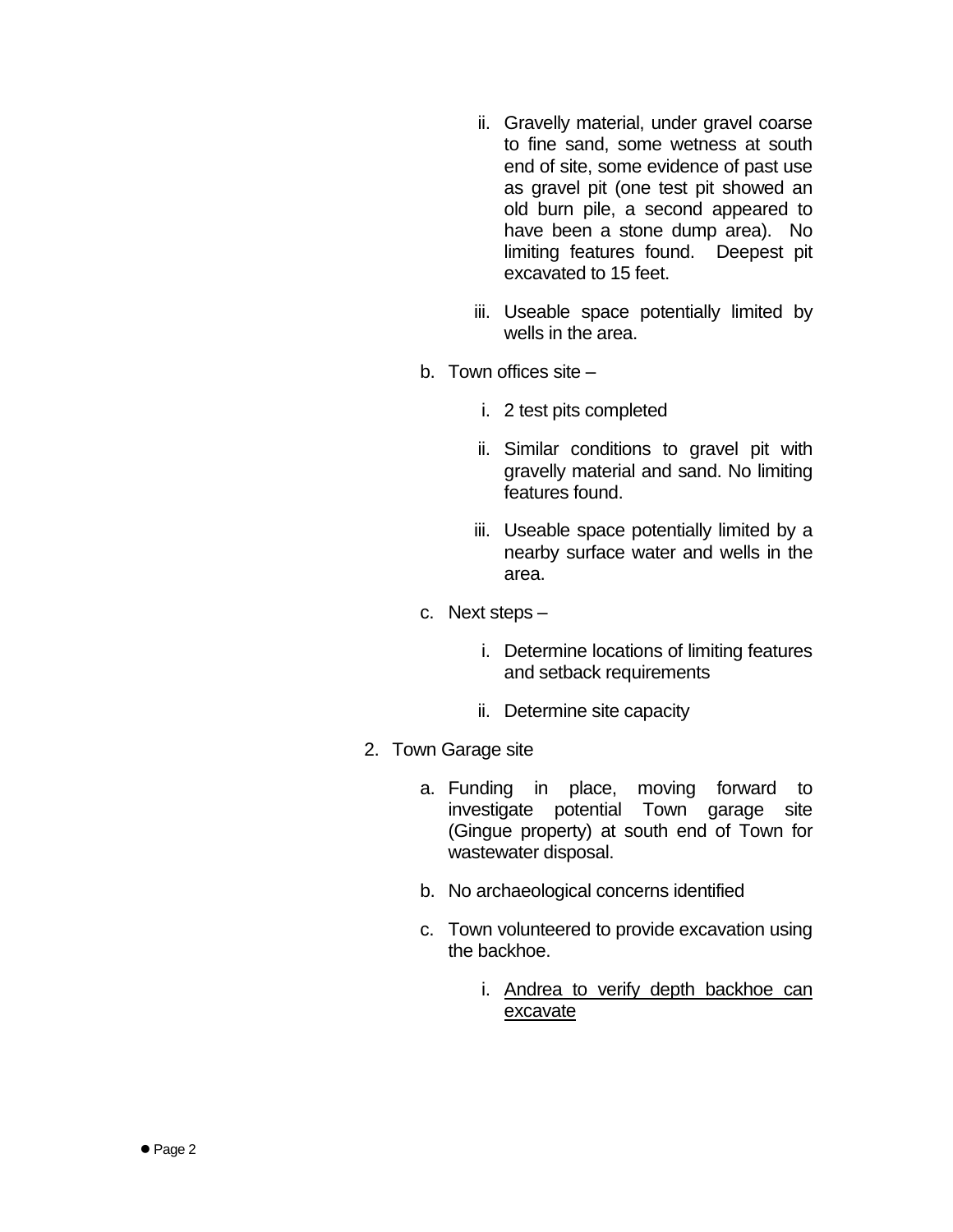- d. Andrea and Amy will work with Town to try and get test pits done this fall, weather allowing.
- 3. Andrea will send Amy the groundwater feasibility report to compare potential well sites to the wastewater disposal site locations.
- ii. East Burke FONSI
	- 1. Waiting on environmental clearances
	- 2. Only site on 114 expected to be investigated with test pits.

### III. **Visioning/Economic Development Study – Fairweather Consulting**

- a. Outreach options
	- i. Additional copies of the printed report were provided to the Town for distribution.
	- ii. An outreach poster using the executive summary figures provided by Peter Fairweather was developed and provided to the Town to be posted. Todd V. took copies to post them at the ski swap and library/church in West Burke.
	- iii. Andrea will provide copies of the posters to Laura to post on the Burke Chamber Facebook page.

#### IV. **Other**

- a. One Burke Update
	- i. Still working on the non-profit status.
	- ii. Des Hertz is stepping down as president, Linda Lotti will become president.
	- iii. Todd Vendituoli and Sue Pierce will be joining the board.
	- iv. Still considering development of a One Burke website.
	- v. Kingdom Trails is working on landowner negotiations to try and make a trail connection to West Burke. There has been recent success in expanding the trail network to East Haven.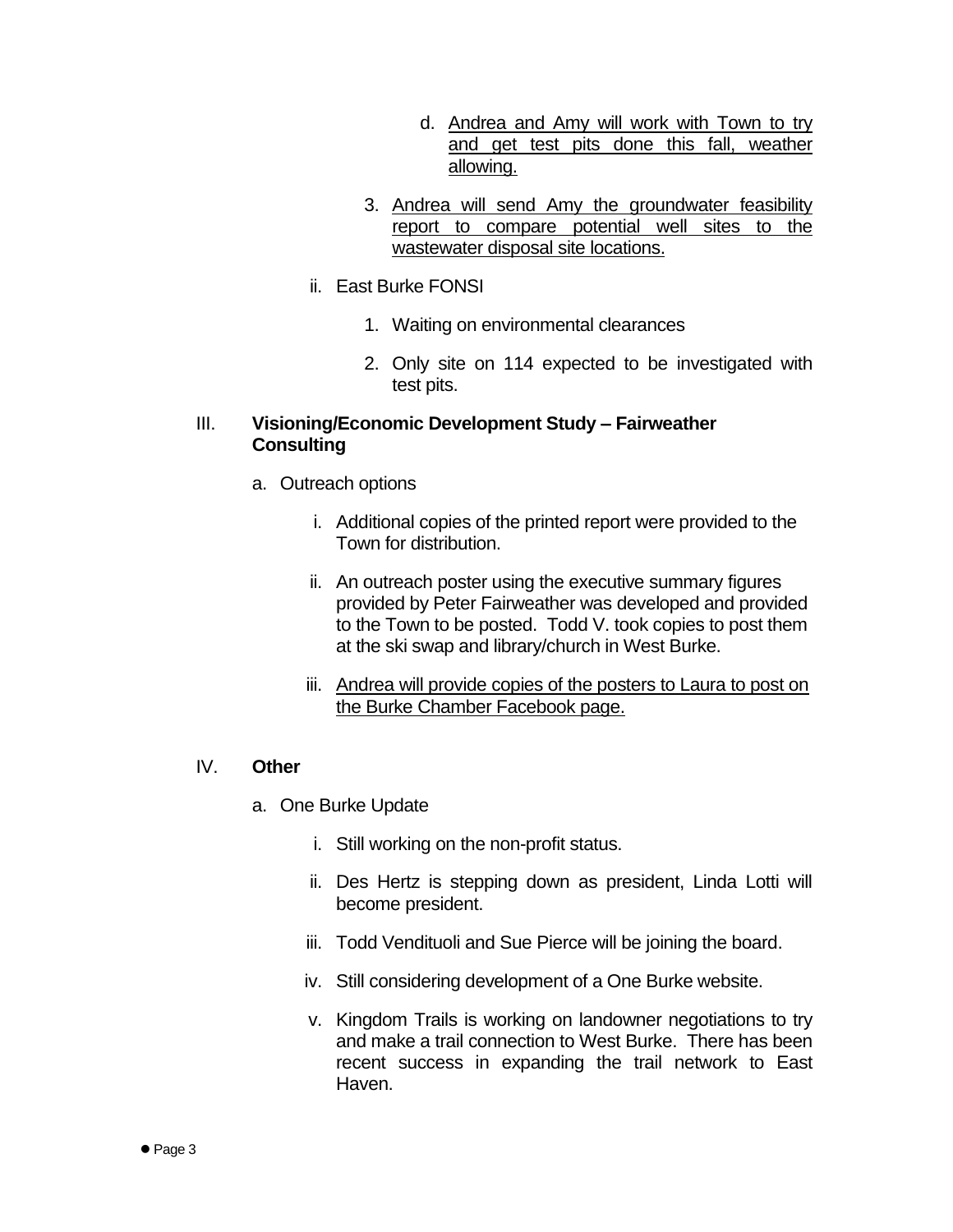- b. ARPA Update
	- i. \$8 million is available for Village WW this fiscal year.
	- ii. Awards will be made from the existing priority list but the list may be opened up in December to add more projects. There are only two Village WW projects on the current list.
	- iii. An intake form will need to be filled out by Villages to express interest. Burke should fill out a form for each project separately. The intake forms are due December 1 for ranking on this year's list. After that, a new funding cycle will open up with applications due the end of February. There may be some funds that roll over from this year to next.
	- iv. The same priority list is used for CWSRF, ARPA and the PC grant but the readiness criteria is different.
	- v. ARPA funds can be used for land acquisition. For a site with multiple uses, the contribution could be expected to be proportional to the area of the site used for wastewater (i.e. if 5 acres of a 10 acre site that will have multiple uses is needed for wastewater then 50% of the cost of the site would be eligible). The DWSRF procedure for land purchase and appraisals would need to be followed.
	- vi. ARPA funding is through the business office.
	- vii. Todd asked if there is any tax incentive for a private landowner to sell property at below market value. Lynnette indicated that an accountant would likely need to be consulted to answer that question.
	- viii. Depending on how test pits go at the parcel being looked at for a Town garage, the Town may be able to get on the list by the December 1 deadline.

#### V. **Next meetings**

- a. November 16, 2021, at 5pm
- b. December 14, 2021, at 5pm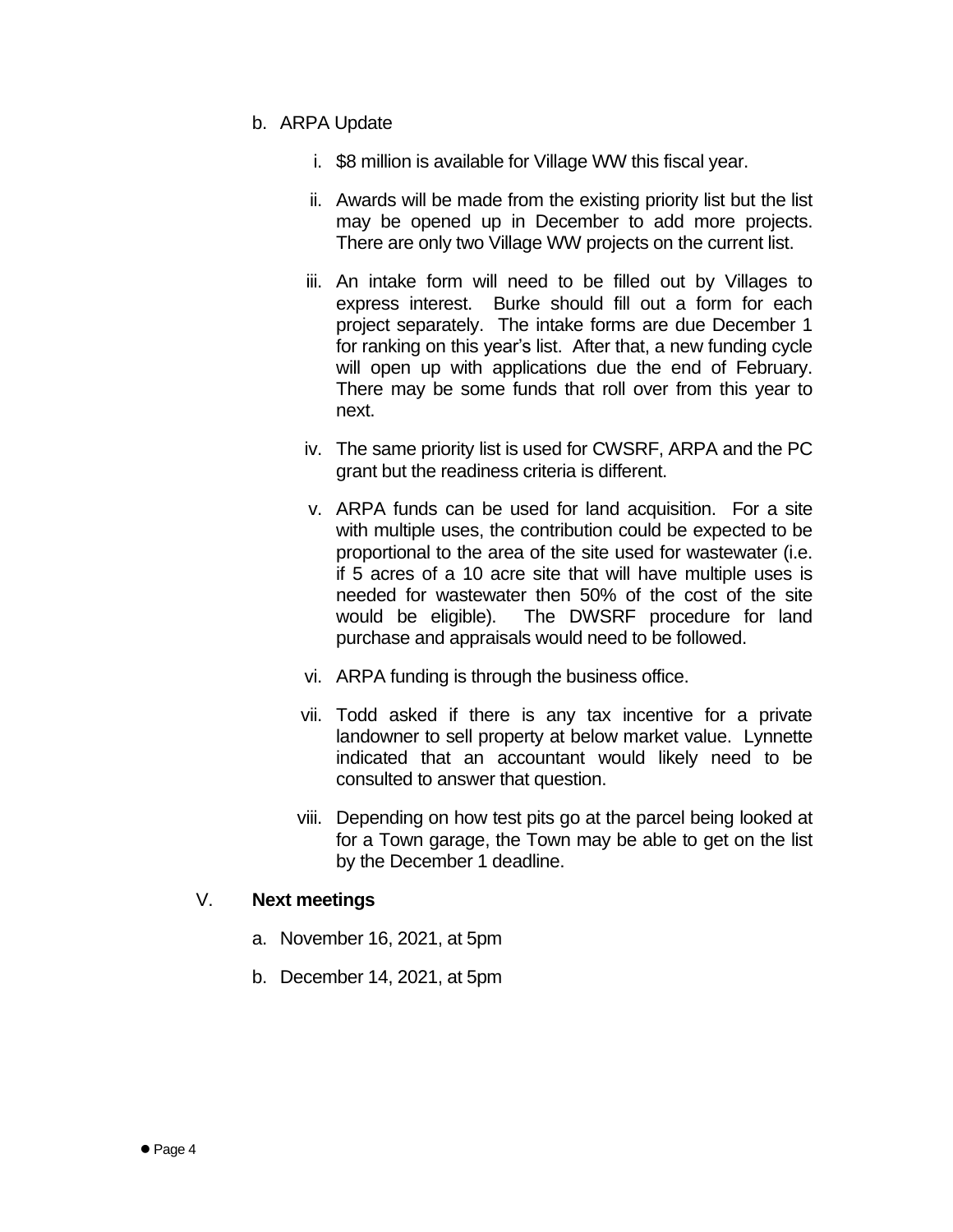### A Vision & Economic Development Strategy for West Burke

**ABOUT THE ECONOMIC DEVELOPMENT STRATEGY** The West Burke Visioning and Economic Development Strategy establishes a vision for West Burke's future by identifying potential uses to be incorporated in a revitalized Village, and laying out steps to make that vision a reality. This work is an outgrowth of the efforts of One Burke & the Town of Burke to bring more vitality and investment to the Village.



#### **THE POSSIBILITIES**

identified Market research for the Strategy opportunities for West Burke, including

- **Outdoor Recreation & Food-related Businesses**
- **Housing**
- **Tourism-related Demand**
- **Small Scale Manufacturing**
- **Cultural Activities**

### **THE VISION**

West Burke will be a mixed-use pedestrian-friendly village center providing goods and services to area residents as well as visitors in such sectors as hospitality & dining, services, outdoor recreation and housing to meet the needs of all residents.

The Village's physical development pattern will revive, reinforce and build upon West Burke's historic character while providing connections to historic features and recreation opportunities.



### **THE PLAN**

#### Take on "catalytic" projects to build momentum for more investment in the Village:

- Renovation of Library as Center for Community Activities
	- Creation of a "West Burke History Trail"
- Restore historic streetscape (e.g., street trees & sidewalks)

Work with property owners/investors in the core of the Village to secure technical & financial support for improvements



 $\rm{WANT}$   $\rm{TO}$   $\rm{SEE}$   $\rm{THE}$   $\rm{FULL}$   $\rm{REPORT?}$  . You can see it at the Town Offices, Mike's Gas in West Burke, Café Lotti in East Burke, the Post Offices in each Village or online at https://bit.ly/3u6G81I

Want to get involved?

Join us at the Task Force Meetings

3rd Tuesday of each month at 5pm

Burke Community Room at the Town Offices or Online via Zoom

Contact aday@dufresnegroup.com for more information